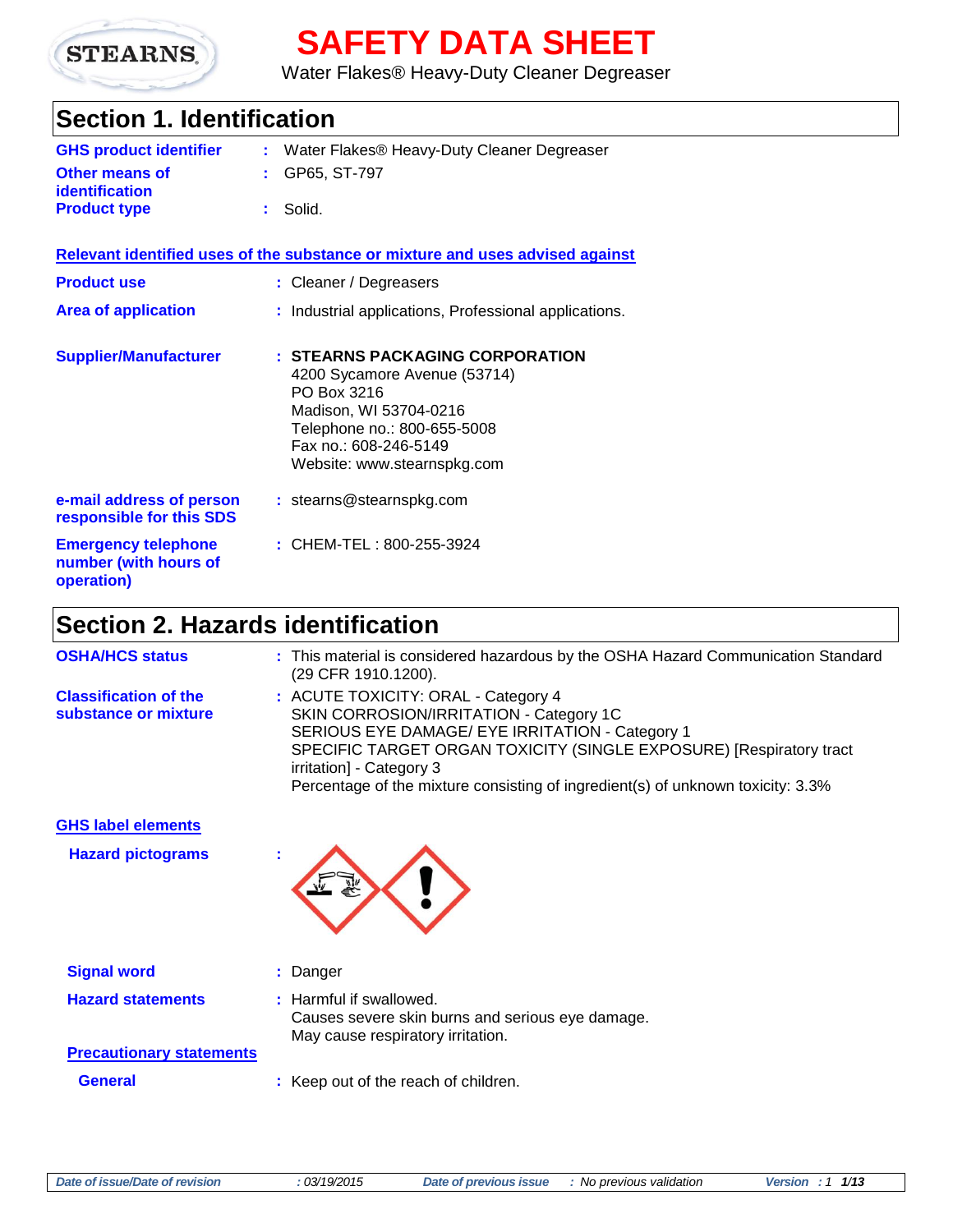# **Section 2. Hazards identification**

| <b>Prevention</b><br><b>Response</b>       | : Wear protective gloves/protective clothing/eye protection/face protection. Use only<br>outdoors or in a well-ventilated area. Do not breathe dust. Do not eat, drink or smoke<br>when using this product. Wash hands thoroughly after handling.<br>: IF INHALED: Remove person to fresh air and keep comfortable for breathing.<br>Immediately call a POISON CENTER or physician. IF SWALLOWED:<br>Immediately call a POISON CENTER or physician. Rinse mouth. Do NOT induce<br>vomiting. IF ON SKIN (or hair): Take off immediately all contaminated clothing. Rinse |
|--------------------------------------------|-------------------------------------------------------------------------------------------------------------------------------------------------------------------------------------------------------------------------------------------------------------------------------------------------------------------------------------------------------------------------------------------------------------------------------------------------------------------------------------------------------------------------------------------------------------------------|
| <b>Storage</b>                             | skin with water or shower. Wash contaminated clothing before reuse. Immediately call a<br>POISON CENTER or physician. IF IN EYES: Rinse cautiously with water for several<br>minutes. Remove contact lenses, if present and easy to do. Continue rinsing.<br>Immediately call a POISON CENTER or physician.<br>: Store locked up. Store in a well-ventilated place. Keep container tightly closed.                                                                                                                                                                      |
| <b>Disposal</b>                            | : Dispose of contents and container in accordance with all local regulations.                                                                                                                                                                                                                                                                                                                                                                                                                                                                                           |
|                                            | <b>Supplemental label elements</b> : Do not taste or swallow. Wash thoroughly after handling.                                                                                                                                                                                                                                                                                                                                                                                                                                                                           |
| <b>Hazards not otherwise</b><br>classified | : Causes digestive tract burns.                                                                                                                                                                                                                                                                                                                                                                                                                                                                                                                                         |

# **Section 3. Composition/information on ingredients**

| Substance/mixture                       | : Mixture        |
|-----------------------------------------|------------------|
| Other means of<br><b>identification</b> | $:$ GP65. ST-797 |

## **CAS number/other identifiers**

**CAS number :** Not applicable.

**Product code :** Not available.

| <b>Ingredient name</b>                                           | <b>Other names</b>                                                  | $\frac{9}{6}$ | <b>CAS number</b> |
|------------------------------------------------------------------|---------------------------------------------------------------------|---------------|-------------------|
| sodium carbonate                                                 | sodium carbonate                                                    | 30-60         | 497-19-8          |
| tetrasodium ethylene diamine tetraacetate                        | I tetrasodium<br>ethylenediaminetetraacetate                        | $10 - 30$     | 64-02-8           |
| Benzenesulfonic acid, mono-C10-16-alkyl<br>derivs., sodium salts | Benzenesulfonic acid,<br>mono-C10-16-alkyl derivs.,<br>sodium salts | $5 - 10$      | 68081-81-2        |
| citric acid                                                      | citric acid                                                         | $5 - 10$      | 77-92-9           |
| disodium metasilicate                                            | disodium trioxosilicate                                             | $5 - 10$      | 6834-92-0         |
| 2-butoxyethanol                                                  | 2-butoxyethanol                                                     | $5 - 10$      | 111-76-2          |

Any concentration shown as a range is to protect confidentiality or is due to batch variation.

**There are no additional ingredients present which, within the current knowledge of the supplier and in the concentrations applicable, are classified as hazardous to health and hence require reporting in this section.**

## **Section 4. First aid measures**

## **Description of necessary first aid measures**

| Eye contact | : Get medical attention immediately. Call a poison center or physician. Immediately flush |
|-------------|-------------------------------------------------------------------------------------------|
|             | eyes with plenty of water, occasionally lifting the upper and lower eyelids. Check for    |
|             | and remove any contact lenses. Continue to rinse for at least 10 minutes. Chemical        |
|             | burns must be treated promptly by a physician.                                            |

| Date of issue/Date of revision | 03/19/2015 | Date of previous issue | No previous validation | 2/13<br><b>Version</b><br>- - |
|--------------------------------|------------|------------------------|------------------------|-------------------------------|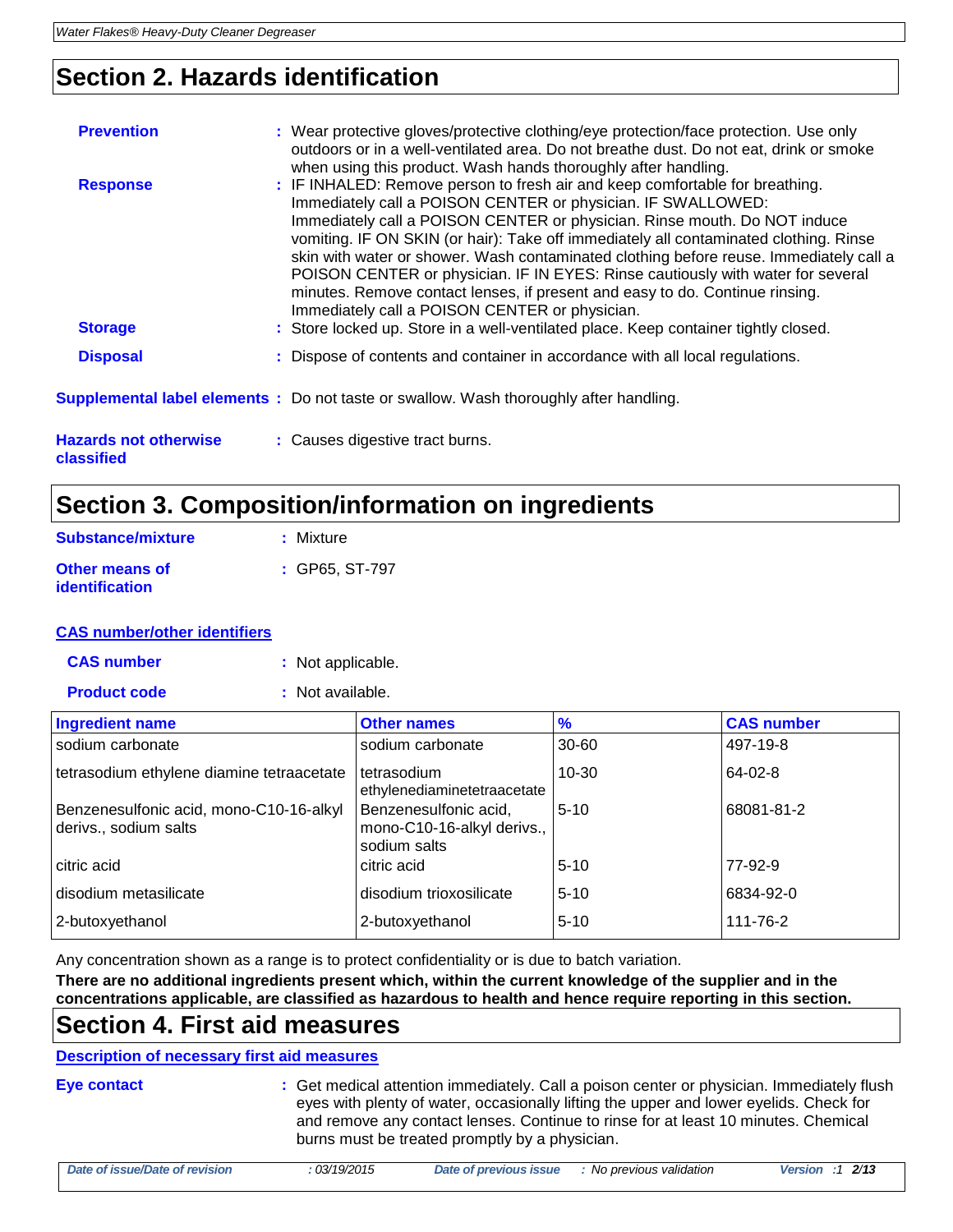# **Section 4. First aid measures**

| <b>Inhalation</b>                                  | : Get medical attention immediately. Call a poison center or physician. Remove victim to<br>fresh air and keep at rest in a position comfortable for breathing. If it is suspected that<br>fumes are still present, the rescuer should wear an appropriate mask or self-contained<br>breathing apparatus. If not breathing, if breathing is irregular or if respiratory arrest<br>occurs, provide artificial respiration or oxygen by trained personnel. It may be<br>dangerous to the person providing aid to give mouth-to-mouth resuscitation. If<br>unconscious, place in recovery position and get medical attention immediately.<br>Maintain an open airway. Loosen tight clothing such as a collar, tie, belt or waistband.<br>In case of inhalation of decomposition products in a fire, symptoms may be delayed.<br>The exposed person may need to be kept under medical surveillance for 48 hours. |
|----------------------------------------------------|--------------------------------------------------------------------------------------------------------------------------------------------------------------------------------------------------------------------------------------------------------------------------------------------------------------------------------------------------------------------------------------------------------------------------------------------------------------------------------------------------------------------------------------------------------------------------------------------------------------------------------------------------------------------------------------------------------------------------------------------------------------------------------------------------------------------------------------------------------------------------------------------------------------|
| <b>Skin contact</b>                                | : Get medical attention immediately. Call a poison center or physician. Flush<br>contaminated skin with plenty of water. Remove contaminated clothing and shoes.<br>Wash contaminated clothing thoroughly with water before removing it, or wear gloves.<br>Continue to rinse for at least 10 minutes. Chemical burns must be treated promptly by a<br>physician. Wash clothing before reuse. Clean shoes thoroughly before reuse.                                                                                                                                                                                                                                                                                                                                                                                                                                                                           |
| <b>Ingestion</b>                                   | : Get medical attention immediately. Call a poison center or physician. Wash out mouth<br>with water. Remove dentures if any. Remove victim to fresh air and keep at rest in a<br>position comfortable for breathing. If material has been swallowed and the exposed<br>person is conscious, give small quantities of water to drink. Stop if the exposed person<br>feels sick as vomiting may be dangerous. Do not induce vomiting unless directed to do<br>so by medical personnel. If vomiting occurs, the head should be kept low so that vomit<br>does not enter the lungs. Chemical burns must be treated promptly by a physician.<br>Never give anything by mouth to an unconscious person. If unconscious, place in<br>recovery position and get medical attention immediately. Maintain an open airway.<br>Loosen tight clothing such as a collar, tie, belt or waistband.                          |
| Most important symptoms/effects, acute and delayed |                                                                                                                                                                                                                                                                                                                                                                                                                                                                                                                                                                                                                                                                                                                                                                                                                                                                                                              |

## **Potential acute health effects Eye contact :** Causes serious eye irritation. **Inhalation <b>:** May cause respiratory irritation. Exposure to decomposition products may cause a health hazard. Serious effects may be delayed following exposure. **Skin contact :** Causes severe burns. **Ingestion 19. Installog Edges :** Harmful if swallowed. Corrosive to the digestive tract. Causes burns. May cause burns to mouth, throat and stomach. **Over-exposure signs/symptoms Eye contact :** Adverse symptoms may include the following: pain watering redness **Inhalation :** Adverse symptoms may include the following: respiratory tract irritation coughing **Skin contact :** Adverse symptoms may include the following: pain or irritation redness blistering may occur **Ingestion :** Adverse symptoms may include the following: stomach pains **Indication of immediate medical attention and special treatment needed, if necessary Notes to physician <b>:** In case of inhalation of decomposition products in a fire, symptoms may be delayed. The exposed person may need to be kept under medical surveillance for 48 hours. **Specific treatments :** No specific treatment.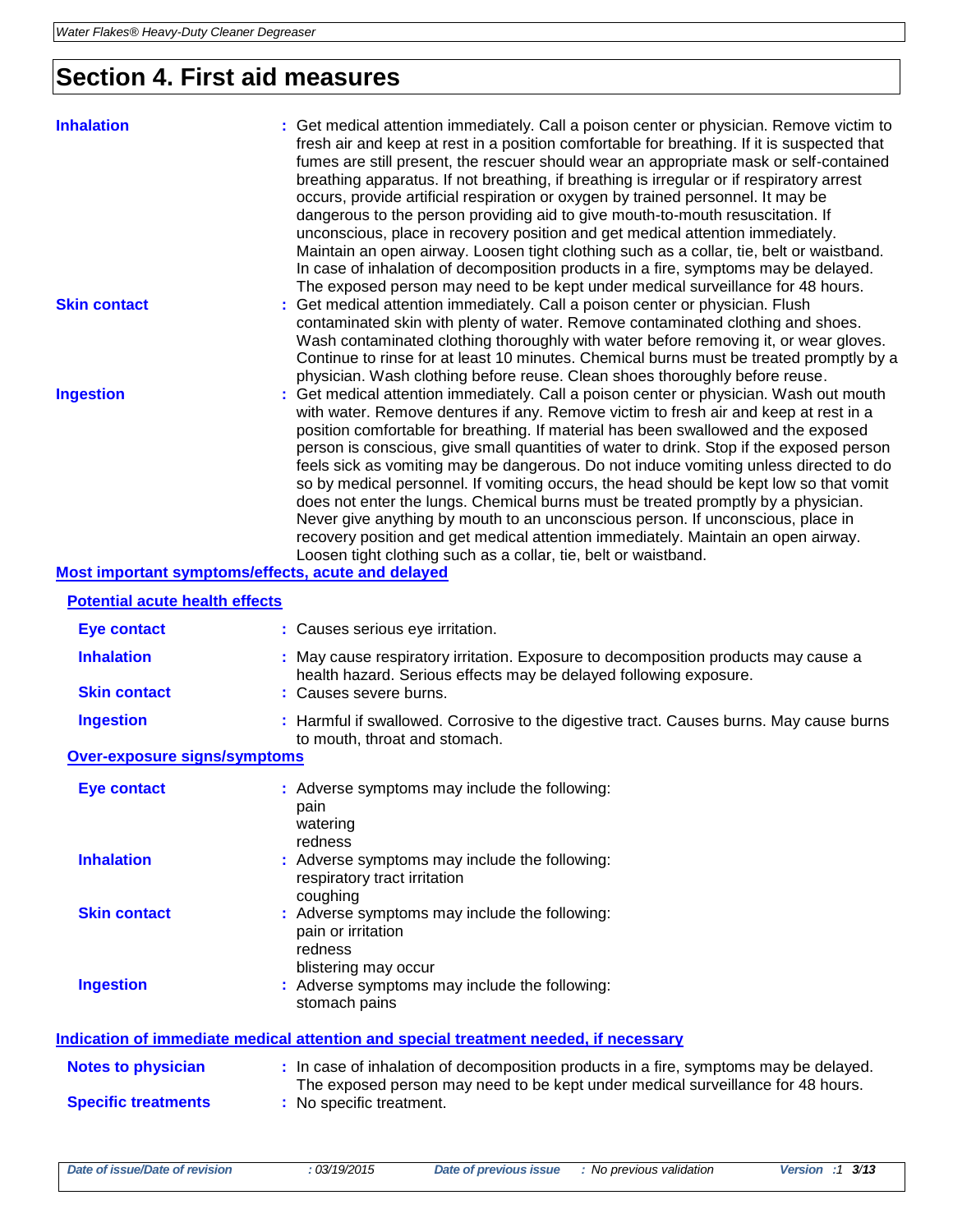## **Section 4. First aid measures**

#### **Protection of first-aiders** : No action shall be taken involving any personal risk or without suitable training. If it is suspected that fumes are still present, the rescuer should wear an appropriate mask or self-contained breathing apparatus. It may be dangerous to the person providing aid to give mouth-to-mouth resuscitation. Wash contaminated clothing thoroughly with water before removing it, or wear gloves.

**See toxicological information (Section 11)**

# **Section 5. Fire-fighting measures**

| <b>Extinguishing media</b>                                                |                                                                                                                                                                                                         |
|---------------------------------------------------------------------------|---------------------------------------------------------------------------------------------------------------------------------------------------------------------------------------------------------|
| <b>Suitable extinguishing</b><br>media                                    | : In case of fire, use water spray (fog), foam, dry chemical or $CO2$ .                                                                                                                                 |
| <b>Unsuitable extinguishing</b><br>media                                  | : Do not use water jet.                                                                                                                                                                                 |
| the chemical                                                              | <b>Specific hazards arising from :</b> No specific fire or explosion hazard.                                                                                                                            |
| <b>Hazardous thermal</b><br>decomposition products                        | : Decomposition products may include the following materials:<br>carbon dioxide<br>carbon monoxide<br>sulfur oxides<br>metal oxide/oxides                                                               |
| <b>Special protective actions</b><br>for fire-fighters                    | : Promptly isolate the scene by removing all persons from the vicinity of the incident if<br>there is a fire. No action shall be taken involving any personal risk or without suitable<br>training.     |
| <b>Special protective</b><br>equipment for fire-fighters<br><b>Remark</b> | : Fire-fighters should wear appropriate protective equipment and self-contained<br>breathing apparatus (SCBA) with a full face-piece operated in positive pressure mode.<br>: Dust explosion class: St1 |

# **Section 6. Accidental release measures**

|                                                              | Personal precautions, protective equipment and emergency procedures                                                                                                                                                                                                                                                                                                               |
|--------------------------------------------------------------|-----------------------------------------------------------------------------------------------------------------------------------------------------------------------------------------------------------------------------------------------------------------------------------------------------------------------------------------------------------------------------------|
| For non-emergency<br>personnel                               | : No action shall be taken involving any personal risk or without suitable training.<br>Evacuate surrounding areas. Keep unnecessary and unprotected personnel from<br>entering. Do not touch or walk through spilled material. Provide adequate ventilation.<br>Wear appropriate respirator when ventilation is inadequate. Put on appropriate personal<br>protective equipment. |
|                                                              | For emergency responders : If specialized clothing is required to deal with the spillage, take note of any information<br>in Section 8 on suitable and unsuitable materials. See also the information in "For<br>nonemergency personnel".                                                                                                                                         |
| <b>Environmental precautions</b>                             | : Avoid dispersal of spilled material and runoff and contact with soil, waterways, drains<br>and sewers. Inform the relevant authorities if the product has caused environmental<br>pollution (sewers, waterways, soil or air).                                                                                                                                                   |
| <b>Methods and materials for containment and cleaning up</b> |                                                                                                                                                                                                                                                                                                                                                                                   |
| <b>Small spill</b>                                           | : Move containers from spill area. Avoid dust generation. Using a vacuum with HEPA<br>filter will reduce dust dispersal. Place spilled material in a designated, labeled waste<br>container. Dispose of via a licensed waste disposal contractor.                                                                                                                                 |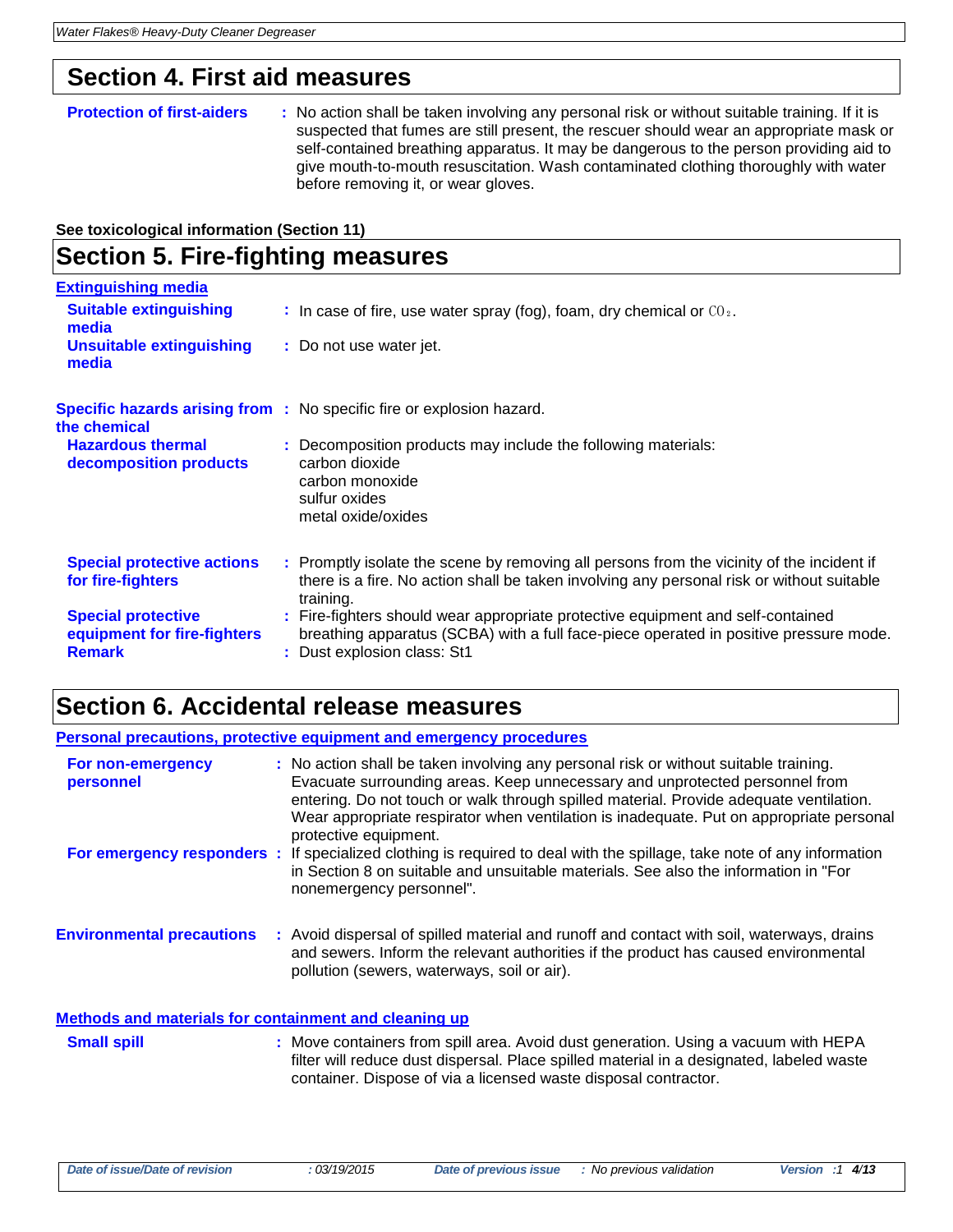## **Section 6. Accidental release measures**

**Large spill Example 20 Figure 10 Set 20 Figure 10 Set 20 Figure 20 Figure 20 Figure 20 Figure 20 Figure 20 Figure 20 Figure 20 Figure 20 Figure 20 Figure 20 Figure 20 Figure 20 Figure 20 Figure 20 Figure 20 Figure 20 Fi** sewers, water courses, basements or confined areas. Avoid dust generation. Do not dry sweep. Vacuum dust with equipment fitted with a HEPA filter and place in a closed, labeled waste container. Dispose of via a licensed waste disposal contractor. Note: see Section 1 for emergency contact information and Section 13 for waste disposal.

# **Section 7. Handling and storage**

### **Precautions for safe handling**

| <b>Protective measures</b>                                                       | : Put on appropriate personal protective equipment (see Section 8). Do not get in eyes or<br>on skin or clothing. Do not ingest. Use only with adequate ventilation. Wear appropriate<br>respirator when ventilation is inadequate. Keep in the original container or an approved<br>alternative made from a compatible material, kept tightly closed when not in use. Empty<br>containers retain product residue and can be hazardous. Do not reuse container.                                                                                    |
|----------------------------------------------------------------------------------|----------------------------------------------------------------------------------------------------------------------------------------------------------------------------------------------------------------------------------------------------------------------------------------------------------------------------------------------------------------------------------------------------------------------------------------------------------------------------------------------------------------------------------------------------|
| <b>Advice on general</b><br>occupational hygiene                                 | : Eating, drinking and smoking should be prohibited in areas where this material is<br>handled, stored and processed. Workers should wash hands and face before eating,<br>drinking and smoking. Remove contaminated clothing and protective equipment before<br>entering eating areas. See also Section 8 for additional information on hygiene<br>measures.                                                                                                                                                                                      |
| <b>Conditions for safe</b><br>storage, including any<br><b>incompatibilities</b> | : Store in accordance with local regulations. Store in original container protected from<br>direct sunlight in a dry, cool and well-ventilated area, away from incompatible materials<br>(see Section 10) and food and drink. Store locked up. Keep container tightly closed and<br>sealed until ready for use. Containers that have been opened must be carefully resealed<br>and kept upright to prevent leakage. Do not store in unlabeled containers.<br>Use appropriate containment to avoid environmental contamination. Keep from freezing. |

## **Section 8. Exposure controls/personal protection**

#### **Control parameters**

## **Occupational exposure limits**

| <b>Ingredient name</b> | <b>CAS number</b>                      |  |
|------------------------|----------------------------------------|--|
| 2-butoxyethanol        | OSHA PEL 1989 (United States, 3/1989). |  |
|                        | Absorbed through skin.                 |  |
|                        | TWA: 25 ppm 8 hours.                   |  |
|                        | TWA: $120 \text{ mg/m}^3$ 8 hours.     |  |
|                        | NIOSH REL (United States, 1/2013).     |  |
|                        | Absorbed through skin.                 |  |
|                        | TWA: 5 ppm 10 hours.                   |  |
|                        | TWA: 24 mg/m <sup>3</sup> 10 hours.    |  |
|                        | ACGIH TLV (United States, 3/2012).     |  |
|                        | TWA: 20 ppm 8 hours.                   |  |
|                        | OSHA PEL (United States, 6/2010).      |  |
|                        | Absorbed through skin.                 |  |
|                        | TWA: 50 ppm 8 hours.                   |  |
|                        | TWA: $240$ mg/m <sup>3</sup> 8 hours.  |  |

| <b>Appropriate engineering</b><br><b>controls</b> | : Use only with adequate ventilation. If user operations generate dust, fumes, gas, vapor<br>or mist, use process enclosures, local exhaust ventilation or other engineering controls<br>to keep worker exposure to airborne contaminants below any recommended or statutory<br>limits.                                         |
|---------------------------------------------------|---------------------------------------------------------------------------------------------------------------------------------------------------------------------------------------------------------------------------------------------------------------------------------------------------------------------------------|
| <b>Environmental exposure</b><br>controls         | : Emissions from ventilation or work process equipment should be checked to ensure<br>they comply with the requirements of environmental protection legislation. In some<br>cases, fume scrubbers, filters or engineering modifications to the process equipment will<br>be necessary to reduce emissions to acceptable levels. |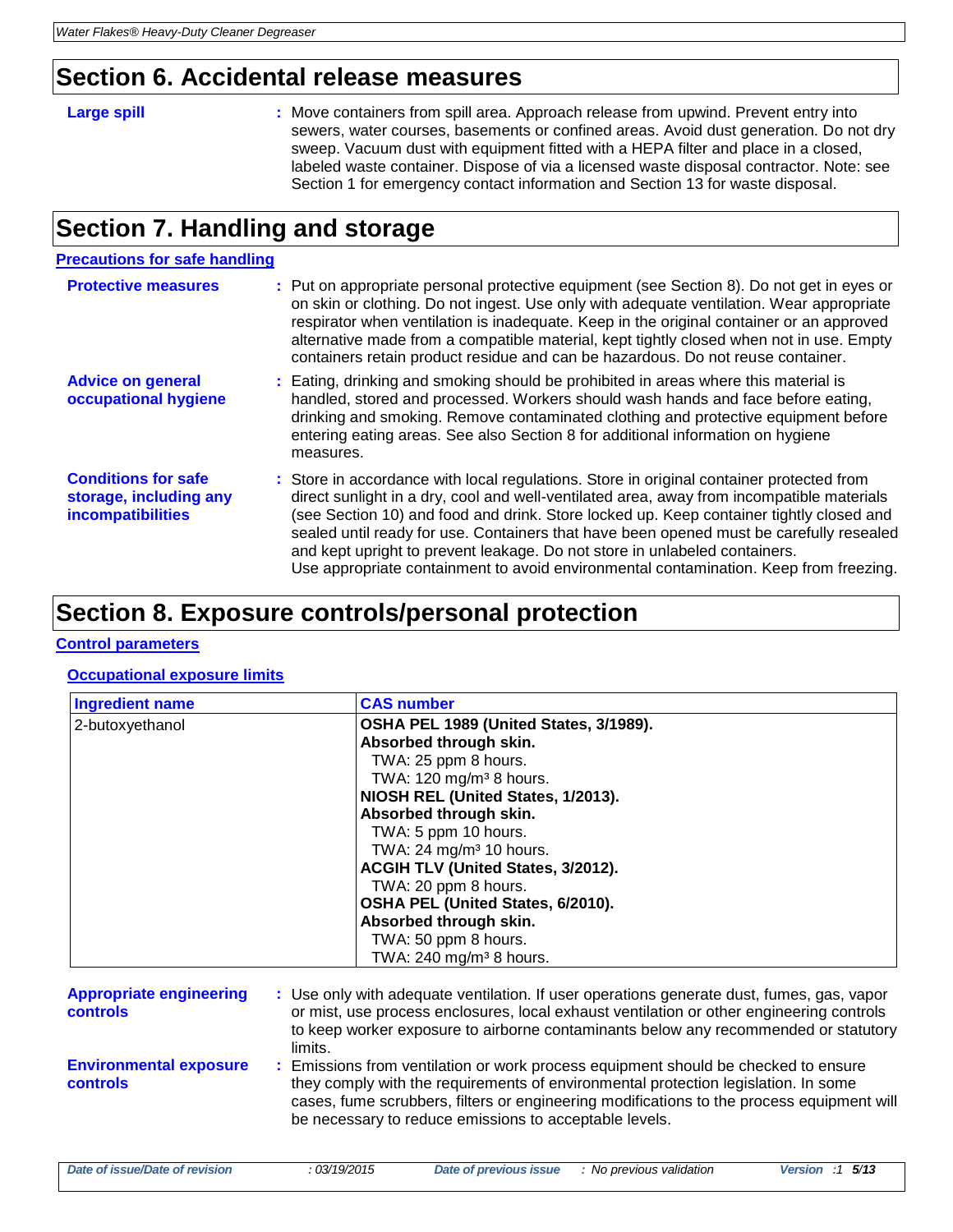# **Section 8. Exposure controls/personal protection**

## **Individual protection measures**

| <b>Hygiene measures</b>       | : Wash hands, forearms and face thoroughly after handling chemical products, before<br>eating, smoking and using the lavatory and at the end of the working period. Appropriate<br>techniques should be used to remove potentially contaminated clothing.<br>Wash contaminated clothing before reusing. Ensure that eyewash stations and safety<br>showers are close to the workstation location.                                                                                                                                                                                                                                                                      |
|-------------------------------|------------------------------------------------------------------------------------------------------------------------------------------------------------------------------------------------------------------------------------------------------------------------------------------------------------------------------------------------------------------------------------------------------------------------------------------------------------------------------------------------------------------------------------------------------------------------------------------------------------------------------------------------------------------------|
| <b>Eye/face protection</b>    | : Safety eyewear complying with an approved standard should be used when a risk<br>assessment indicates this is necessary to avoid exposure to liquid splashes, mists,<br>gases or dusts. If contact is possible, the following protection should be worn, unless the<br>assessment indicates a higher degree of protection: chemical splash goggles and/ or<br>face shield. If inhalation hazards exist, a full-face respirator may be required instead.                                                                                                                                                                                                              |
| <b>Skin protection</b>        |                                                                                                                                                                                                                                                                                                                                                                                                                                                                                                                                                                                                                                                                        |
| <b>Hand protection</b>        | : Chemical-resistant, impervious gloves complying with an approved standard should be<br>worn at all times when handling chemical products if a risk assessment indicates this is<br>necessary. Considering the parameters specified by the glove manufacturer, check<br>during use that the gloves are still retaining their protective properties. It should be<br>noted that the time to breakthrough for any glove material may be different for different<br>glove manufacturers. In the case of mixtures, consisting of several substances, the<br>protection time of the gloves cannot be accurately estimated.<br>Recommended: Neoprene gloves. Rubber gloves. |
| <b>Body protection</b>        | Personal protective equipment for the body should be selected based on the task being<br>performed and the risks involved and should be approved by a specialist before<br>handling this product.                                                                                                                                                                                                                                                                                                                                                                                                                                                                      |
| <b>Other skin protection</b>  | : Appropriate footwear and any additional skin protection measures should be selected<br>based on the task being performed and the risks involved and should be approved by a<br>specialist before handling this product.                                                                                                                                                                                                                                                                                                                                                                                                                                              |
| <b>Respiratory protection</b> | : Use a properly fitted, particulate filter respirator complying with an approved standard if<br>a risk assessment indicates this is necessary. Respirator selection must be based on<br>known or anticipated exposure levels, the hazards of the product and the safe working<br>limits of the selected respirator.                                                                                                                                                                                                                                                                                                                                                   |

# **Section 9. Physical and chemical properties**

**Appearance**

| <b>Physical state</b>                             | : Solid.                                                               |
|---------------------------------------------------|------------------------------------------------------------------------|
| <b>Color</b>                                      | : Purple.                                                              |
| Odor                                              | : Ether. [Slight]                                                      |
| <b>Odor threshold</b>                             | : Not available.                                                       |
| pH                                                | : 11 [Conc. (% w/w): 1%]                                               |
| <b>Melting point</b>                              | : Not available.                                                       |
| <b>Boiling point</b>                              | : Not available.                                                       |
| <b>Flash point</b>                                | : Not available.                                                       |
| <b>Evaporation rate</b>                           | : Not available.                                                       |
| <b>Flammability (solid, gas)</b>                  | : Not available.                                                       |
| Lower and upper explosive<br>(flammable) limits   | : Not available.                                                       |
| <b>Vapor pressure</b>                             | : Not available.                                                       |
| <b>Vapor density</b>                              | : Not available.                                                       |
| <b>Relative density</b>                           | $: 0.75$ to 0.8                                                        |
| <b>Solubility</b>                                 | : Easily soluble in the following materials: cold water and hot water. |
| <b>Solubility in water</b>                        | : Not available.                                                       |
| <b>Partition coefficient: n-</b><br>octanol/water | : Not available.                                                       |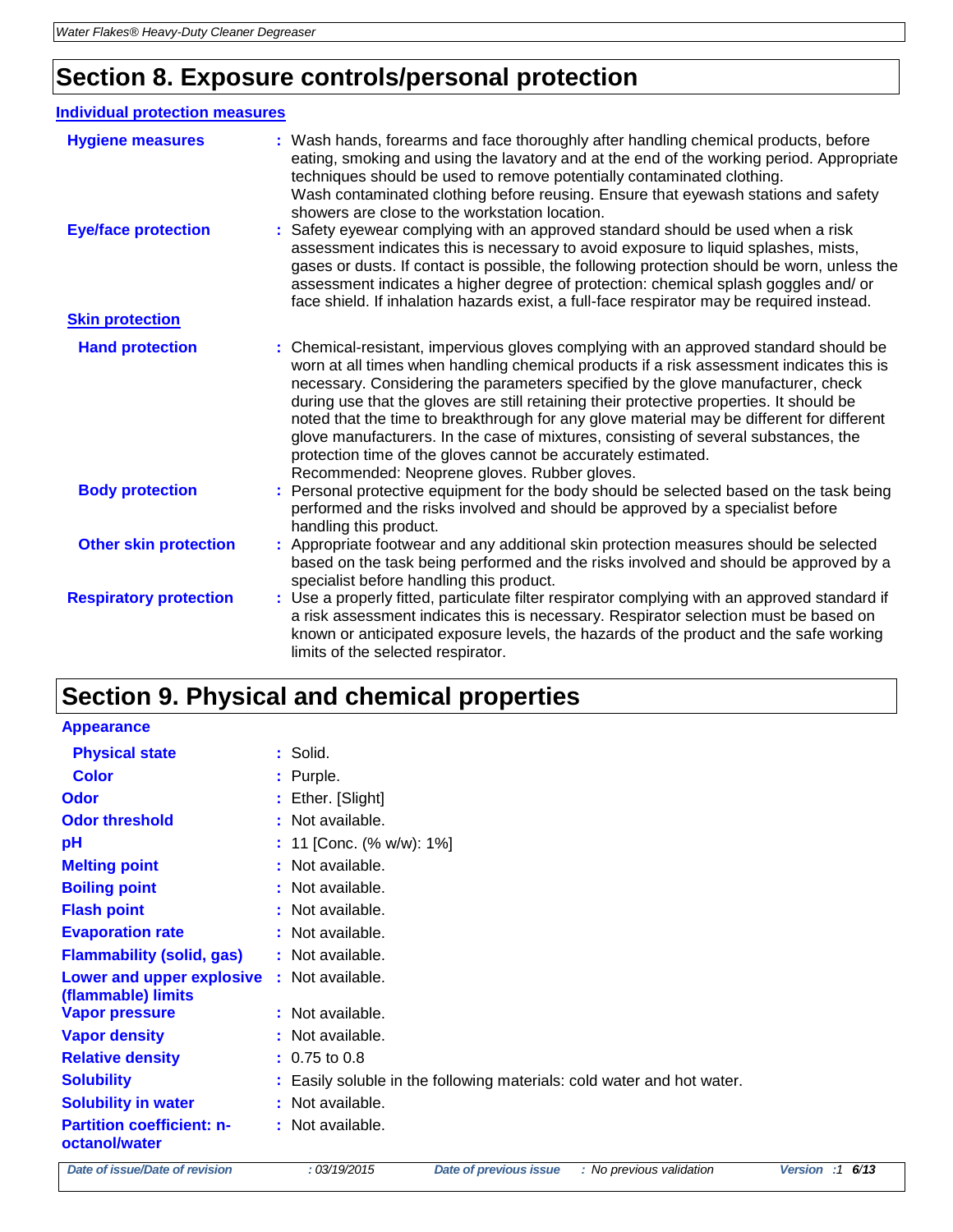# **Section 9. Physical and chemical properties**

| <b>Auto-ignition temperature</b>                  | : Not available. |
|---------------------------------------------------|------------------|
| <b>Decomposition temperature :</b> Not available. |                  |
| <b>SADT</b>                                       | : Not available. |
| <b>Viscosity</b>                                  | : Not available. |

# **Section 10. Stability and reactivity**

| <b>Reactivity</b>                            | : No specific test data related to reactivity available for this product or its ingredients.              |
|----------------------------------------------|-----------------------------------------------------------------------------------------------------------|
| <b>Chemical stability</b>                    | : The product is stable.                                                                                  |
| <b>Possibility of hazardous</b><br>reactions | : Under normal conditions of storage and use, hazardous reactions will not occur.                         |
|                                              | Under normal conditions of storage and use, hazardous polymerization will not occur.                      |
| <b>Conditions to avoid</b>                   | : Keep from freezing. Keep away from extreme heat.                                                        |
| <b>Incompatible materials</b>                | : Reactive or incompatible with the following materials: oxidizing materials.                             |
| <b>Hazardous decomposition</b><br>products   | : Under normal conditions of storage and use, hazardous decomposition products should<br>not be produced. |

# **Section 11. Toxicological information**

## **Information on toxicological effects**

## **Acute toxicity**

| <b>Product/ingredient name</b>               | <b>Result</b>                | <b>Species</b> | <b>Dose</b>         | <b>Exposure</b> |
|----------------------------------------------|------------------------------|----------------|---------------------|-----------------|
| sodium carbonate                             | LD50 Oral                    | Rat            | 4090 mg/kg          | $\blacksquare$  |
| tetrasodium ethylene<br>diamine tetraacetate | LD50 Oral                    | Rat            | $10$ g/kg           |                 |
|                                              | LD50 Oral                    | Rat            | $>$ 2000 mg/kg      |                 |
| citric acid                                  | LD50 Oral                    | Rat            | $3$ g/kg            |                 |
| disodium metasilicate                        | LD50 Oral                    | Rat            | 1153 mg/kg          | $\blacksquare$  |
| 2-butoxyethanol                              | <b>LC50 Inhalation Vapor</b> | Rat            | 450 ppm             | 4 hours         |
|                                              | LD50 Oral                    | Rat            | $917 \text{ mg/kg}$ | ۰               |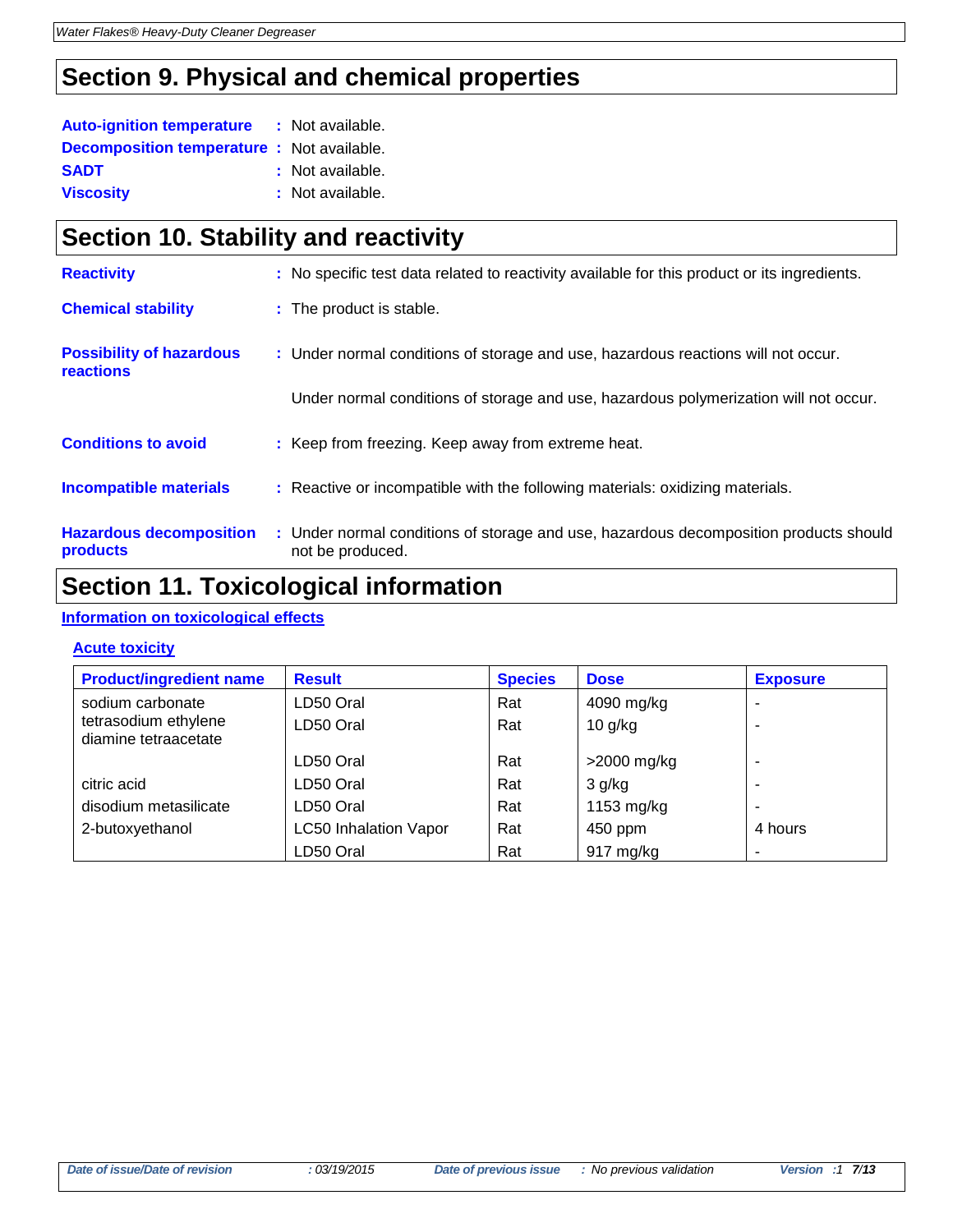# **Section 11. Toxicological information**

| <b>Irritation/Corrosion</b>    |                          |                |                |                            |                    |
|--------------------------------|--------------------------|----------------|----------------|----------------------------|--------------------|
| <b>Product/ingredient name</b> | <b>Result</b>            | <b>Species</b> | <b>Score</b>   | <b>Exposure</b>            | <b>Observation</b> |
| sodium carbonate               | Eyes - Moderate irritant | Rabbit         |                | 24 hours 100               |                    |
|                                |                          |                |                | milligrams                 |                    |
|                                | Eyes - Severe irritant   | Rabbit         | $\overline{a}$ | 50 milligrams              |                    |
|                                | Skin - Mild irritant     | Rabbit         |                | 24 hours 500               |                    |
|                                |                          |                |                | milligrams                 |                    |
| tetrasodium ethylene           | Eyes - Moderate irritant | Rabbit         |                | 24 hours 100               |                    |
| diamine tetraacetate           |                          |                |                | milligrams                 |                    |
|                                | Skin - Moderate irritant | Rabbit         | $\blacksquare$ | 24 hours 500               |                    |
|                                |                          |                |                | milligrams<br>24 hours 750 |                    |
| citric acid                    | Eyes - Severe irritant   | Rabbit         |                | Micrograms                 |                    |
|                                |                          |                |                | 24 hours 500               |                    |
|                                | Skin - Mild irritant     | Rabbit         |                | milligrams                 |                    |
|                                | Skin - Moderate irritant | Rabbit         |                | 0.5 Milliliters            | $\blacksquare$     |
| disodium metasilicate          | Skin - Moderate irritant | Guinea pig     |                | 24 hours 250               |                    |
|                                |                          |                |                | milligrams                 |                    |
|                                | Skin - Severe irritant   | Rabbit         |                | 24 hours 250               |                    |
|                                |                          |                |                | milligrams                 |                    |
| 2-butoxyethanol                | Eyes - Moderate irritant | Rabbit         |                | 24 hours 100               |                    |
|                                |                          |                |                | milligrams                 |                    |
|                                | Eyes - Severe irritant   | Rabbit         | $\overline{a}$ | 100 milligrams             |                    |
|                                | Skin - Mild irritant     | Rabbit         |                | 500 milligrams             |                    |

## **Sensitization**

Not available.

## **Mutagenicity**

Not available.

## **Carcinogenicity**

Not available.

 **Classification**

| <b>Product/ingredient name</b> | วรหA | <b>IARC</b> | <b>NTF</b> |
|--------------------------------|------|-------------|------------|
| 2-butoxyethanol                |      |             |            |

## **Reproductive toxicity**

Not available.

## **Teratogenicity**

Not available.

## **Specific target organ toxicity (single exposure)**

| <b>Name</b>                                                      | <b>Category</b>               | <b>Route of</b><br>exposure | <b>Target organs</b>         |
|------------------------------------------------------------------|-------------------------------|-----------------------------|------------------------------|
| tetrasodium ethylene diamine tetraacetate                        | Category 3                    | Not applicable.             | Respiratory tract irritation |
| Benzenesulfonic acid, mono-C10-16-alkyl<br>derivs., sodium salts | Category 3                    | Not applicable.             | Respiratory tract irritation |
| citric acid                                                      | Category 3                    | Not applicable.             | Respiratory tract irritation |
| disodium metasilicate                                            | Category 3                    | Not applicable.             | Respiratory tract irritation |
| 2-butoxyethanol                                                  | Category 3                    | Not applicable.             | Respiratory tract irritation |
| Date of issue/Date of revision<br>: 03/19/2015                   | <b>Date of previous issue</b> | : No previous validation    | Version :1 $8/13$            |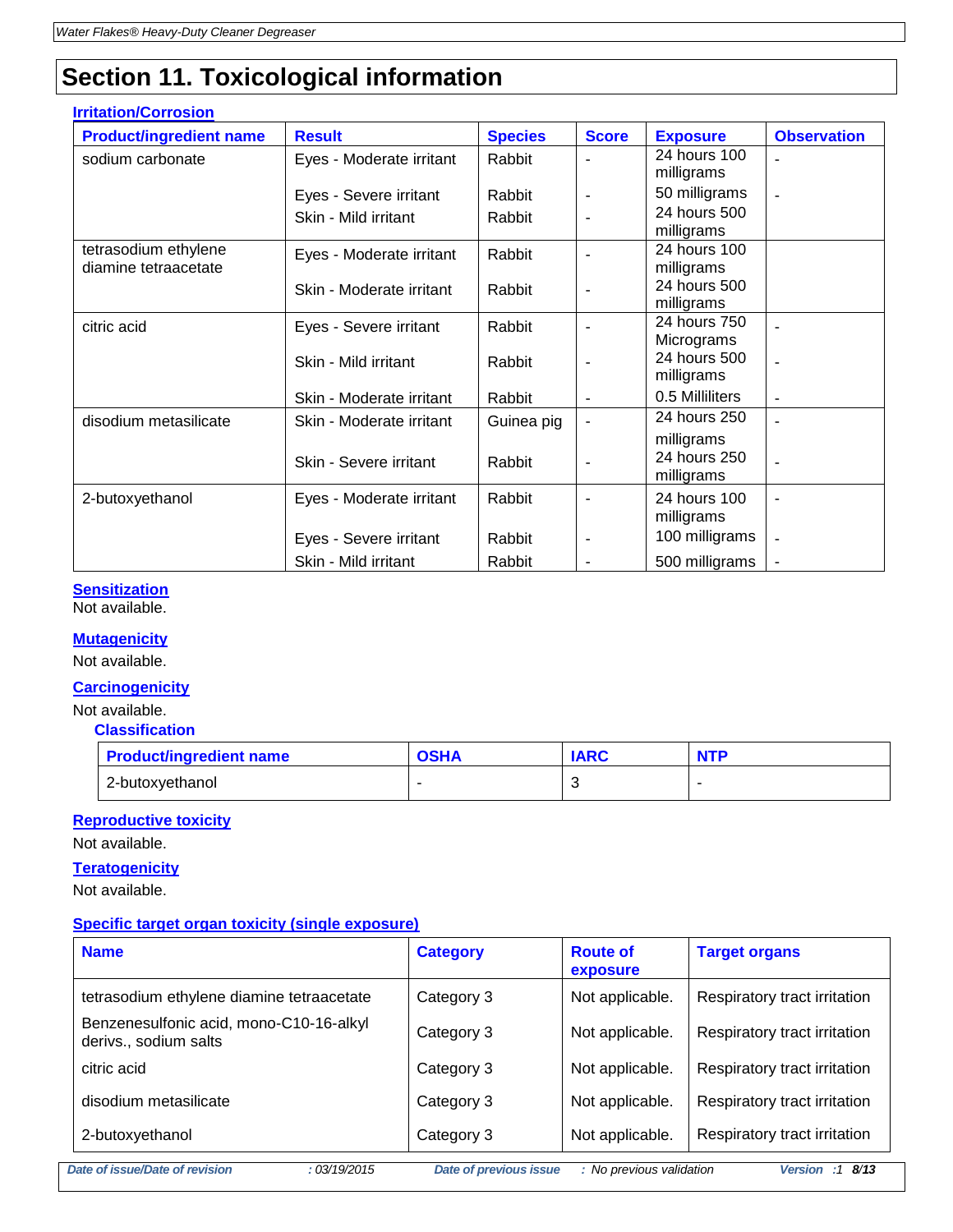# **Section 11. Toxicological information**

### **Specific target organ toxicity (repeated exposure)** Not available.

### **Aspiration hazard**

Not available.

**Information on the likely :** Not available. **routes of exposure**

### **Potential acute health effects**

| <b>Eye contact</b>  | : Causes serious eye damage.                                                                                                                            |
|---------------------|---------------------------------------------------------------------------------------------------------------------------------------------------------|
| <b>Inhalation</b>   | : May cause respiratory irritation. Exposure to decomposition products may cause a<br>health hazard. Serious effects may be delayed following exposure. |
| <b>Skin contact</b> | : Causes severe burns.                                                                                                                                  |
| <b>Ingestion</b>    | : Harmful if swallowed. Corrosive to the digestive tract. Causes burns. May cause burns to<br>mouth, throat and stomach.                                |

## **Symptoms related to the physical, chemical and toxicological characteristics**

| Eye contact         | : Adverse symptoms may include the following:<br>pain<br>watering<br>redness                           |
|---------------------|--------------------------------------------------------------------------------------------------------|
| <b>Inhalation</b>   | : Adverse symptoms may include the following:<br>respiratory tract irritation<br>coughing              |
| <b>Skin contact</b> | : Adverse symptoms may include the following:<br>pain or irritation<br>redness<br>blistering may occur |
| <b>Ingestion</b>    | : Adverse symptoms may include the following:<br>stomach pains                                         |

## **Delayed and immediate effects and also chronic effects from short and long term exposure Short term exposure**

| <b>Potential immediate</b>                       | : Not available. |
|--------------------------------------------------|------------------|
| effects                                          |                  |
| <b>Potential delayed effects:</b> Not available. |                  |

#### **Long term exposure**

| <b>Potential immediate</b>                        | : Not available. |
|---------------------------------------------------|------------------|
| <b>effects</b>                                    |                  |
| <b>Potential delayed effects : Not available.</b> |                  |

### **Potential chronic health effects**

| Not available.         |                                                     |
|------------------------|-----------------------------------------------------|
| <b>General</b>         | : No known significant effects or critical hazards. |
| <b>Carcinogenicity</b> | : No known significant effects or critical hazards. |
| <b>Mutagenicity</b>    | : No known significant effects or critical hazards. |
| <b>Teratogenicity</b>  | : No known significant effects or critical hazards. |
|                        |                                                     |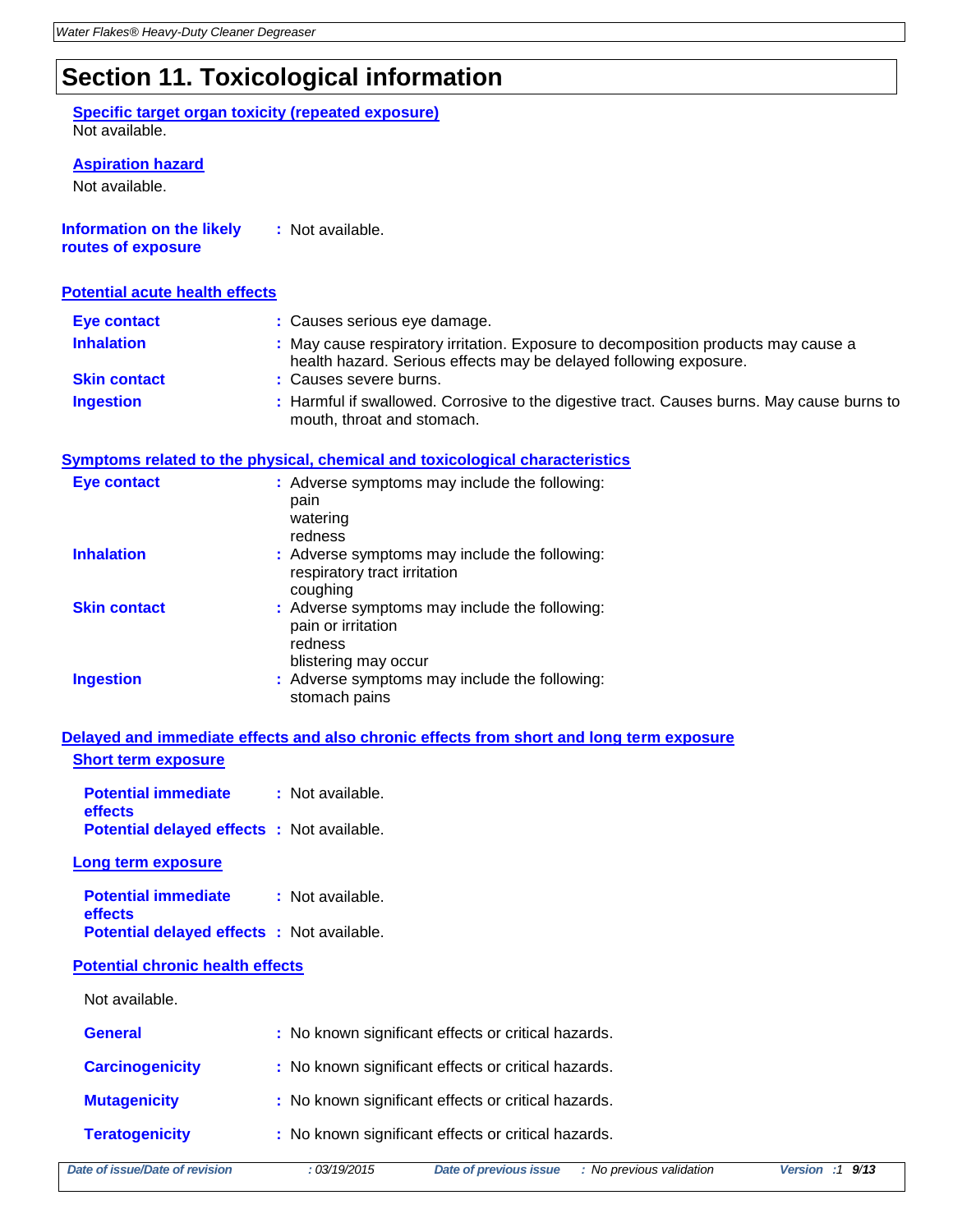# **Section 11. Toxicological information**

- **Developmental effects :** No known significant effects or critical hazards.
	-
- **Fertility effects** : No known significant effects or critical hazards.

## **Numerical measures of toxicity**

| <b>Acute toxicity estimates</b> |                  |
|---------------------------------|------------------|
| <b>Route</b>                    | <b>ATE value</b> |
| <b>Oral</b>                     | 1406.9 mg/kg     |

# **Section 12. Ecological information**

## **Toxicity**

| <b>Product/ingredient name</b> | <b>Result</b>                        | <b>Species</b>                  | <b>Exposure</b> |
|--------------------------------|--------------------------------------|---------------------------------|-----------------|
| sodium carbonate               | Acute EC50 242000 µg/l Fresh water   | Algae - Navicula seminulum      | 96 hours        |
|                                | Acute LC50 176000 µg/l Fresh water   | Crustaceans - Amphipoda         | 48 hours        |
|                                | Acute LC50 265000 µg/l Fresh water   | Daphnia - Daphnia magna         | 48 hours        |
|                                | Acute LC50 300000 µg/l Fresh water   | Fish - Lepomis macrochirus      | 96 hours        |
| tetrasodium ethylene           | Acute LC50 1030000 µg/l Fresh water  | Fish - Lepomis macrochirus      | 96 hours        |
| diamine tetraacetate           |                                      |                                 |                 |
| citric acid                    | Acute LC50 160000 µg/l Marine water  | Crustaceans - Carcinus maenas - | 48 hours        |
|                                |                                      | Adult                           |                 |
| disodium metasilicate          | Acute EC50 33.53 mg/l Fresh water    | Crustaceans - Ceriodaphnia      | 48 hours        |
|                                |                                      | dubia - Neonate                 |                 |
|                                | Acute LC50 2320 ppm Fresh water      | Fish - Gambusia affinis - Adult | 96 hours        |
|                                | Chronic NOEC 160 mg/l Fresh water    | Algae - Pseudokirchneriella     | 72 hours        |
|                                |                                      | subcapitata                     |                 |
| 2-butoxyethanol                | Acute EC50 >1000 mg/l Fresh water    | Daphnia - Daphnia magna         | 48 hours        |
|                                | Acute LC50 800000 µg/l Marine water  | Crustaceans - Crangon crangon   | 48 hours        |
|                                | Acute LC50 1250000 µg/l Marine water | Fish - Menidia beryllina        | 96 hours        |

## **Persistence and degradability**

| <b>Product/ingredient name</b>               | <b>Test</b>                                                   |                   | <b>Result</b>       | <b>Dose</b>              | <b>Inoculum</b> |
|----------------------------------------------|---------------------------------------------------------------|-------------------|---------------------|--------------------------|-----------------|
| tetrasodium ethylene<br>diamine tetraacetate | 302B Inherent Biodegradability:<br>Zahn-Wellens/EMPA Test     |                   | 1 to 15 % - 14 days | $\overline{\phantom{a}}$ |                 |
| 2-butoxyethanol                              | 301E Ready Biodegradability -<br>Modified OECD Screening Test |                   | 95 % - 28 days      |                          |                 |
| <b>Product/ingredient name</b>               | <b>Aquatic half-life</b>                                      | <b>Photolysis</b> |                     | <b>Biodegradability</b>  |                 |
| tetrasodium ethylene<br>diamine tetraacetate |                                                               |                   |                     | Not readily              |                 |
| 2-butoxyethanol                              |                                                               | -                 |                     | Readily                  |                 |

## **Bioaccumulative potential**

| <b>Product/ingredient name</b>               | <b>LoaP</b> <sub>ow</sub> | <b>BCF</b> | <b>Potential</b> |
|----------------------------------------------|---------------------------|------------|------------------|
| tetrasodium ethylene<br>diamine tetraacetate | 5.01                      | 1.8        | low              |
| citric acid                                  | $-1.8$                    | -          | low              |
| 2-butoxyethanol                              | 0.81                      | < 100      | low              |
| Mahilin, in aail                             |                           |            |                  |

#### **Mobility in soil**

**Soil/water partition coefficient (KOC)**

**:** Not available.

**Other adverse effects** : No known significant effects or critical hazards.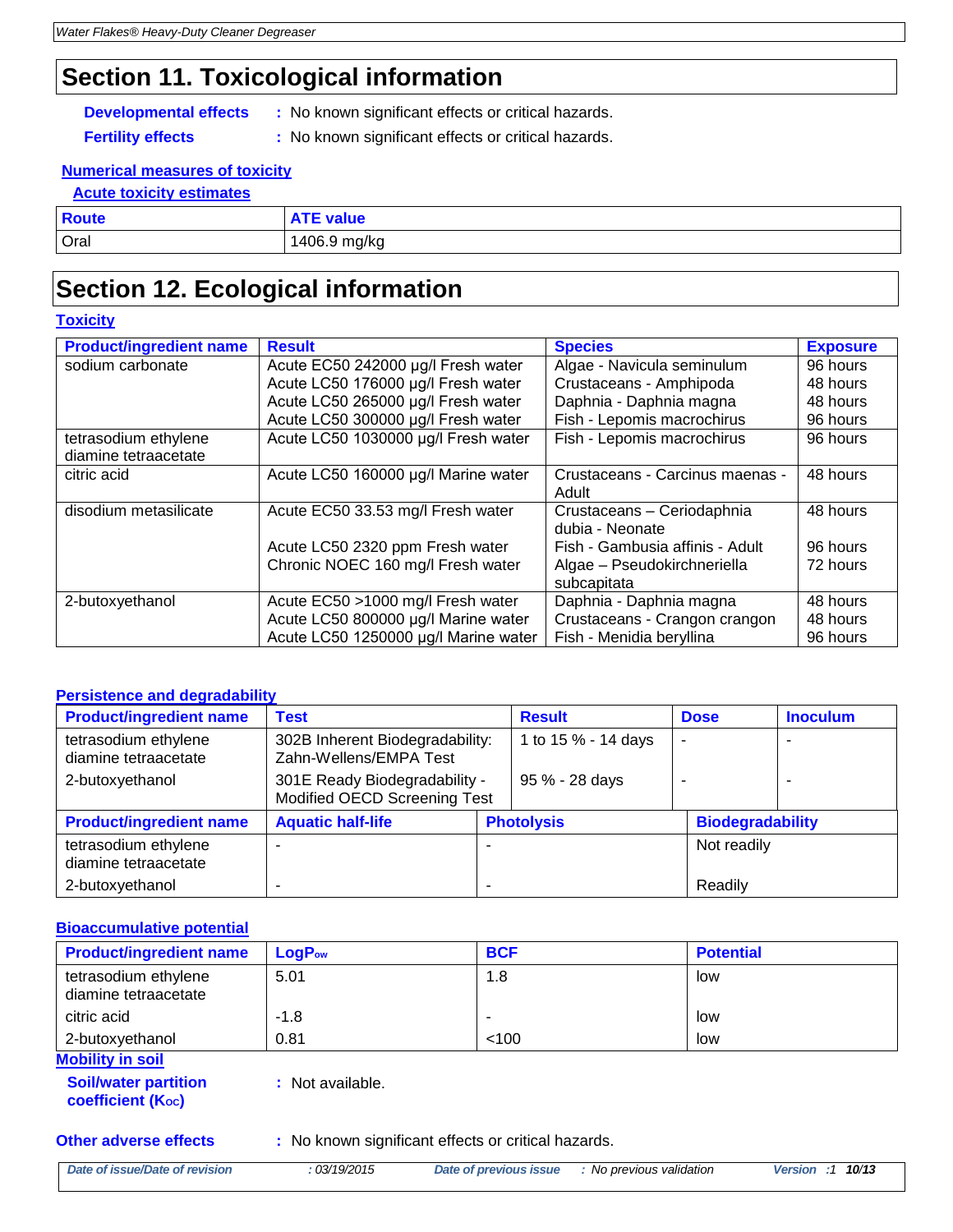# **Section 13. Disposal considerations**

**Disposal methods :** The generation of waste should be avoided or minimized wherever possible. Disposal of this product, solutions and any by-products should at all times comply with the requirements of environmental protection and waste disposal legislation and any regional local authority requirements. Dispose of surplus and non-recyclable products via a licensed waste disposal contractor. Waste should not be disposed of untreated to the sewer unless fully compliant with the requirements of all authorities with jurisdiction. Waste packaging should be recycled. Incineration or landfill should only be considered when recycling is not feasible. This material and its container must be disposed of in a safe way. Care should be taken when handling emptied containers that have not been cleaned or rinsed out. Empty containers or liners may retain some product residues. Avoid dispersal of spilled material and runoff and contact with soil, waterways, drains and sewers.

# **Section 14. Transport information**

|                      | <b>DOT Classification</b>          | <b>IMDG</b>   | <b>IATA</b>   |
|----------------------|------------------------------------|---------------|---------------|
| <b>UN number</b>     | <b>UN3253</b>                      | <b>UN3253</b> | <b>UN3253</b> |
| <b>UN proper</b>     | UN3253, disodium                   |               |               |
| shipping name        | trioxosilicate mixture, 8, PG III, |               |               |
|                      | Ltd. Qty.                          |               |               |
| <b>Transport</b>     | Ltd. Qty.                          |               |               |
| hazard class(es)     |                                    |               |               |
| <b>Packing group</b> | $\mathbf{III}$                     |               |               |
| <b>Environmental</b> | No.                                | No.           | No.           |
| hazards              |                                    |               |               |
| <b>Additional</b>    | $\overline{\phantom{a}}$           | ۰             | -             |
| information          |                                    |               |               |

**Special precautions for user : Transport within user's premises:** always transport in closed containers that are upright and secure. Ensure that persons transporting the product know what to do in the event of an accident or spillage.

**Transport in bulk according :** Not available. **to Annex II of MARPOL 73/78 and the IBC Code**

# **Section 15. Regulatory information**

| <b>U.S. Federal regulations</b><br><b>Clean Air Act Section 112</b><br>(b) Hazardous Air<br><b>Pollutants (HAPs)</b> | : Not listed      |                        | : United States inventory (TSCA 8b): All components are listed or exempted. |                  |
|----------------------------------------------------------------------------------------------------------------------|-------------------|------------------------|-----------------------------------------------------------------------------|------------------|
| <b>Clean Air Act Section 602</b><br><b>Class I Substances</b>                                                        | : Not listed      |                        |                                                                             |                  |
| <b>Clean Air Act Section 602</b><br><b>Class II Substances</b>                                                       | : Not listed      |                        |                                                                             |                  |
| <b>DEA List I Chemicals</b><br><b>(Precursor Chemicals)</b>                                                          | : Not listed      |                        |                                                                             |                  |
| <b>DEA List II Chemicals</b><br><b>(Essential Chemicals)</b>                                                         | : Not listed      |                        |                                                                             |                  |
| <b>SARA 302/304</b>                                                                                                  |                   |                        |                                                                             |                  |
| <b>Composition/information on ingredients</b><br>No products were found.                                             |                   |                        |                                                                             |                  |
| <b>SARA 304 RQ</b>                                                                                                   | : Not applicable. |                        |                                                                             |                  |
| Date of issue/Date of revision                                                                                       | : 03/19/2015      | Date of previous issue | : No previous validation                                                    | Version :1 11/13 |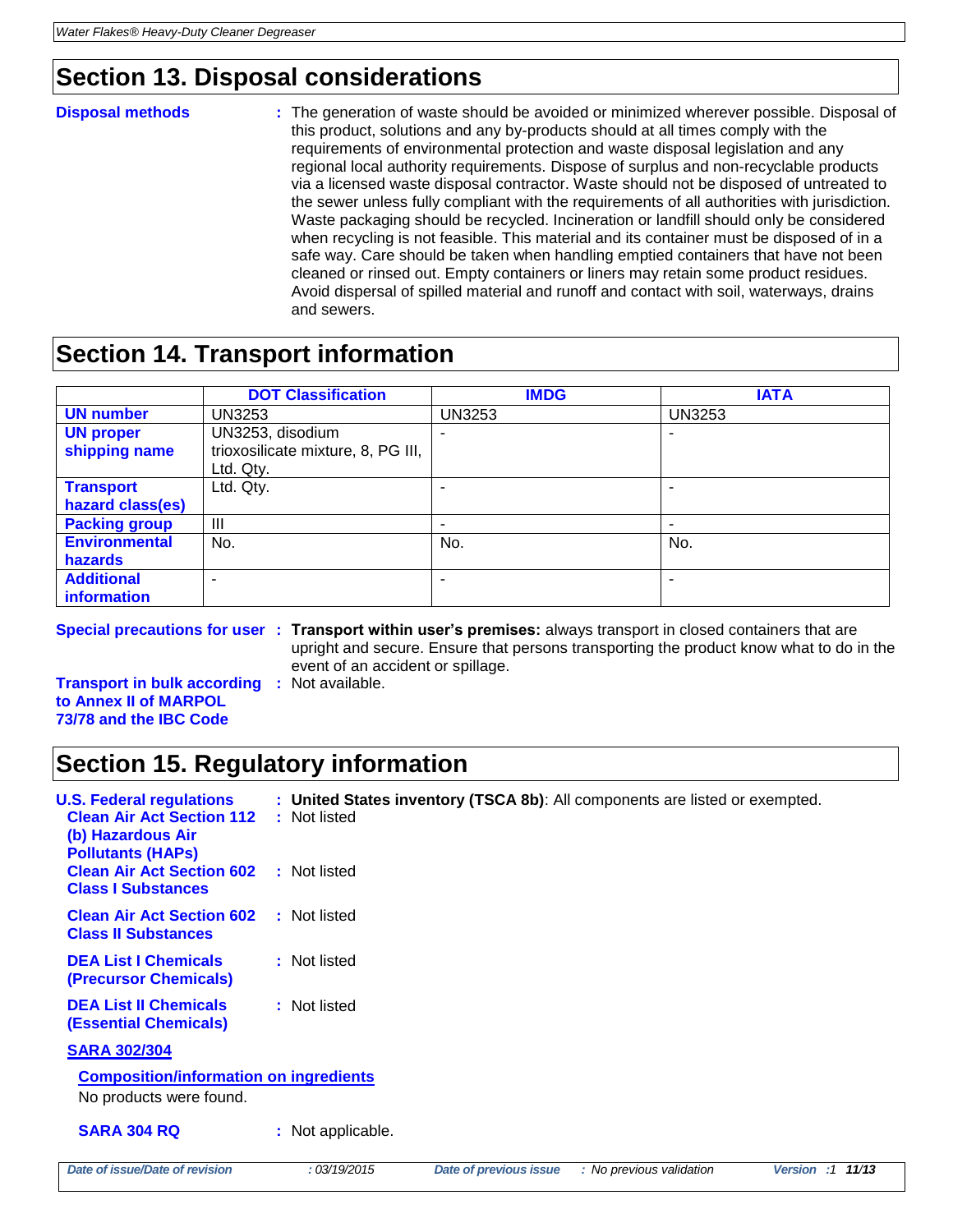# **Section 15. Regulatory information**

## **SARA 311/312**

**Classification :** Immediate (acute) health hazard

## **Composition/information on ingredients**

| <b>Name</b>                        | $\frac{9}{6}$ | <b>Fire</b><br>hazard | <b>Sudden</b><br>release of<br>pressure | <b>Reactive</b> | <b>Immediate</b><br>(acute)<br>health<br>hazard | <b>Delayed</b><br>(chronic)<br>health<br>hazard |
|------------------------------------|---------------|-----------------------|-----------------------------------------|-----------------|-------------------------------------------------|-------------------------------------------------|
| sodium carbonate                   | $30 - 60$     | No.                   | No.                                     | No.             | Yes.                                            | No.                                             |
| tetrasodium ethylene diamine       | $10 - 30$     | Yes.                  | No.                                     | No.             | Yes.                                            | No.                                             |
| tetraacetate                       |               |                       |                                         |                 |                                                 |                                                 |
| Benzenesulfonic acid, mono-        | $5 - 10$      | No.                   | No.                                     | No.             | Yes.                                            | No.                                             |
| C10-16-alkyl derivs., sodium salts |               |                       |                                         |                 |                                                 |                                                 |
| citric acid                        | $5 - 10$      | Yes.                  | No.                                     | No.             | Yes.                                            | No.                                             |
| disodium metasilicate              | $5 - 10$      | No.                   | No.                                     | No.             | Yes.                                            | No.                                             |
| 2-butoxyethanol                    | $5 - 10$      | Yes.                  | No.                                     | No.             | Yes.                                            | No.                                             |

## **SARA 313**

|                              | <b>Product name</b> | <b>CAS number</b> |          |
|------------------------------|---------------------|-------------------|----------|
| <b>Form R - Reporting</b>    | 2-butoxvethanol     | 111-76-2          | $5 - 10$ |
| <b>requirements</b>          |                     |                   |          |
| <b>Supplier notification</b> | 2-butoxvethanol     | 111-76-2          | $5 - 10$ |

SARA 313 notifications must not be detached from the SDS and any copying and redistribution of the SDS shall include copying and redistribution of the notice attached to copies of the SDS subsequently redistributed. **State regulations**

| <b>Massachusetts</b> | : The following components are listed: 2-BUTOXYETHANOL; PRECIPITATED SILICA                                        |
|----------------------|--------------------------------------------------------------------------------------------------------------------|
| <b>New York</b>      | : None of the components are listed.                                                                               |
| <b>New Jersey</b>    | : The following components are listed: 2-BUTOXY ETHANOL; BUTYL CELLOSOLVE;<br>SILICA, AMORPHOUS, PRECIPITATE & GEL |
| Pennsylvania         | : The following components are listed: ETHANOL, 2-BUTOXY-; PRECIPITATED SILICA                                     |

## **California Prop. 65**

None of the components are listed.

# **Section 16. Other information**

## **Hazardous Material Information System (U.S.A.)**



**Caution: HMIS® ratings are based on a 0-4 rating scale, with 0 representing minimal hazards or risks, and 4 representing significant hazards or risks Although HMIS® ratings are not required on SDSs under 29 CFR 1910. 1200, the preparer may choose to provide them. HMIS® ratings are to be used with a fully implemented HMIS® program. HMIS® is a registered mark of the National Paint & Coatings Association (NPCA). HMIS® materials may be purchased exclusively from J. J. Keller (800) 327-6868.**

**The customer is responsible for determining the PPE code for this material. National Fire Protection Association (U.S.A.)**

**Health Flammability Instability/Reactivity Special** 0